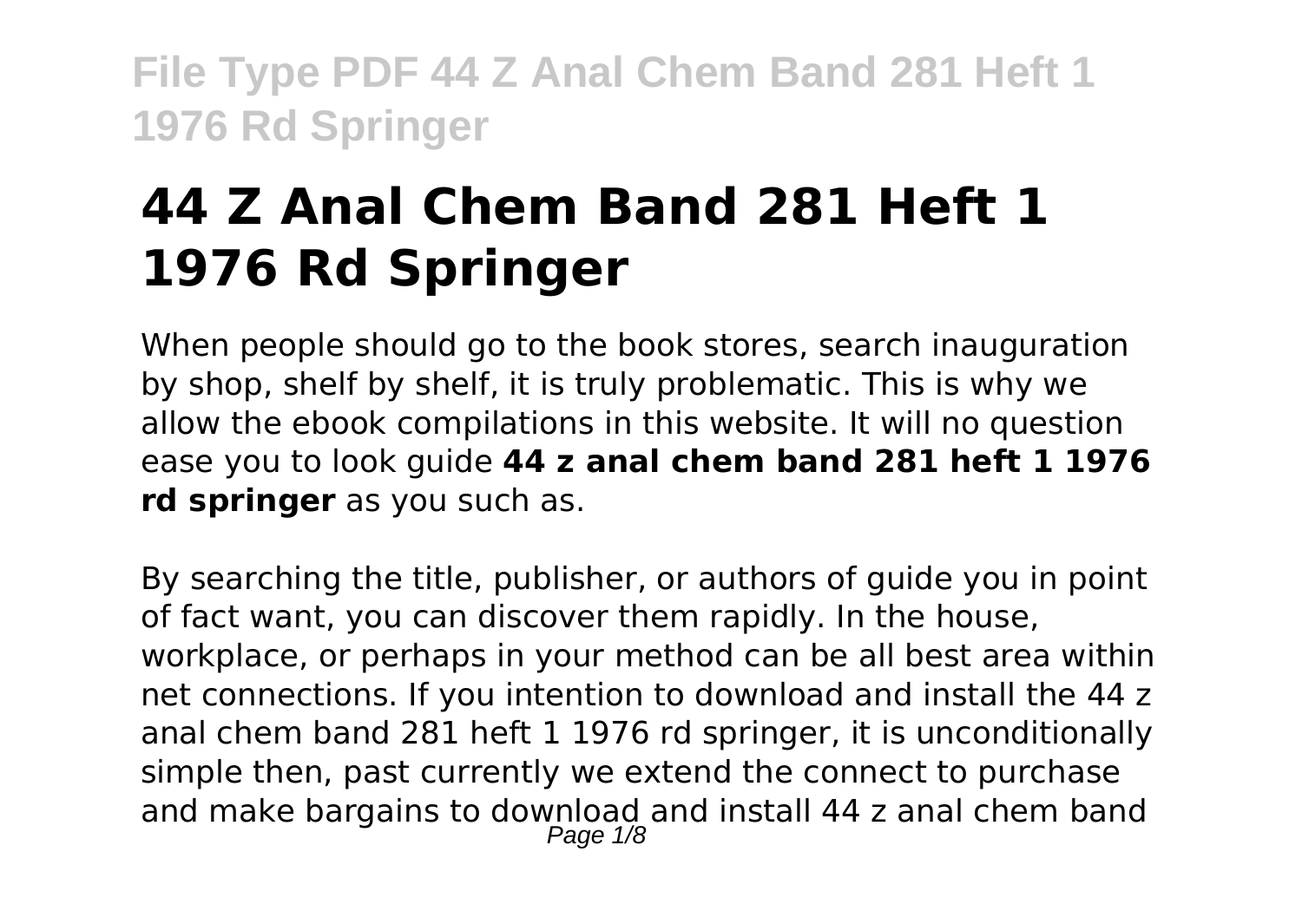281 heft 1 1976 rd springer for that reason simple!

Users can easily upload custom books and complete e-book production online through automatically generating APK eBooks. Rich the e-books service of library can be easy access online with one touch.

#### **44 Z Anal Chem Band**

"The dean-evans relation in 31 P NMR spectroscopy and its application to the chemistry of octahedral tungsten sulfide clusters" J. Am. Chem. Soc. 2002, 124, 9229-9240. 9. Jin, S. and DiSalvo, F. J. "3-D Coordination network structures constructed from [W 6 S 8 (CN) 6] 6-anions" Chem. Mater. 2002, 14, 3448-3457. 8.

### **Song Jin | Jin Group**

A series of fluorescent dyes with "AIE + ESIPT" features were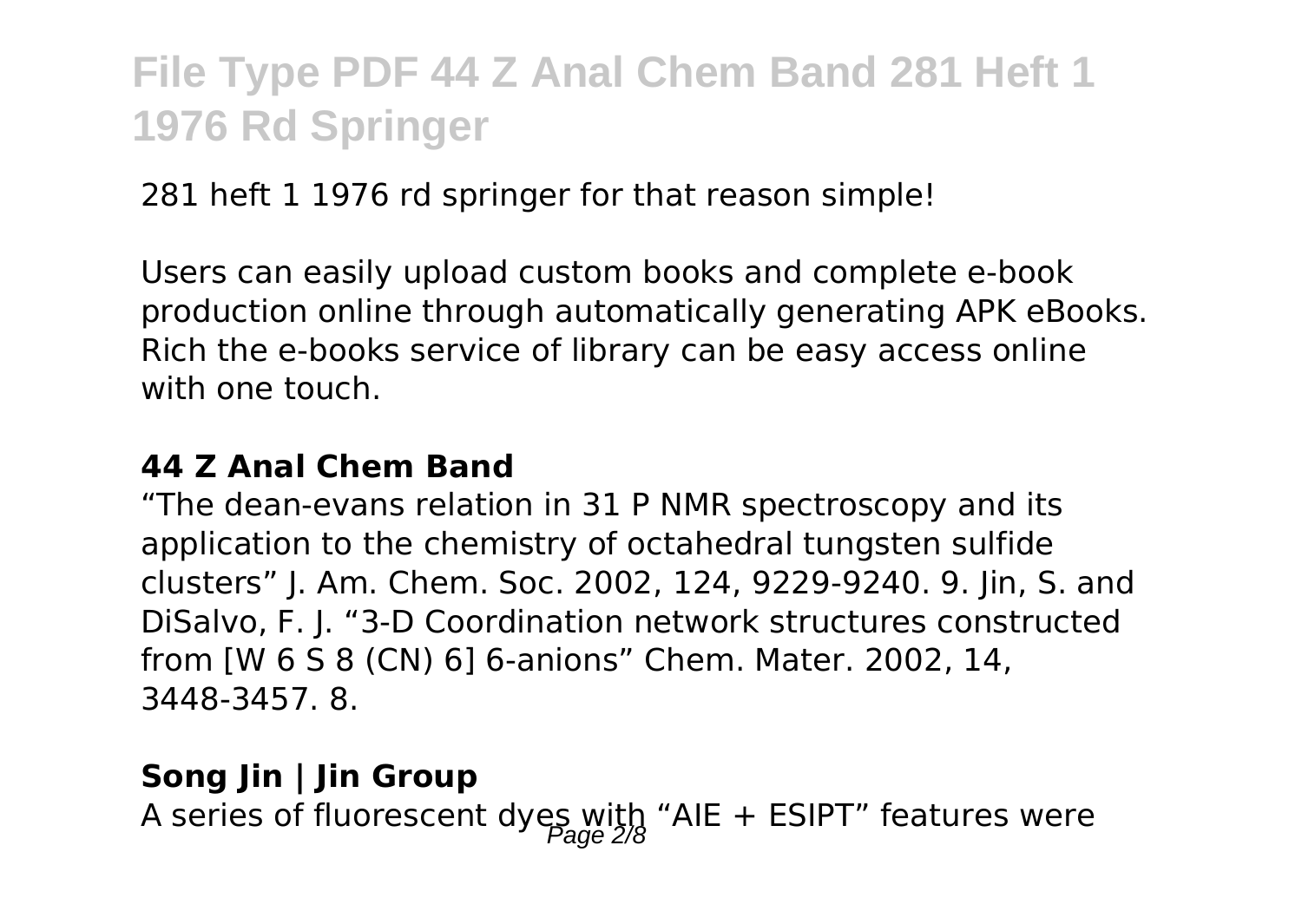synthesized. • A cascade reaction-based fluorescence "turn on" probe (HBTN-Y) has been developed.HBTN-Y displays highly selective recognition for Cys in an aqueous solution.. HBTN-Y can detect Cys with a long wavelength emission and a large Stokes shift.. HBTN-Y is capable of imaging Cys in living MCF-7 cells.

#### **Cysteine recognition by a benzothiazole-derived fluorescent probe with ...**

Anal. Chem. All Publications/Website. OR SEARCH CITATIONS ... Phosphorescence (44) Photoluminescence (27) Electroluminescence (2) Chemical structure. Molecular structure (2994) Layers (1056) ... Band structure (2) Computer simulations. Molecular mechanics (30) Monte Carlo simulations (25)

#### **Analytical Chemistry**

Core-shell particles are usually synthesized by a two-step or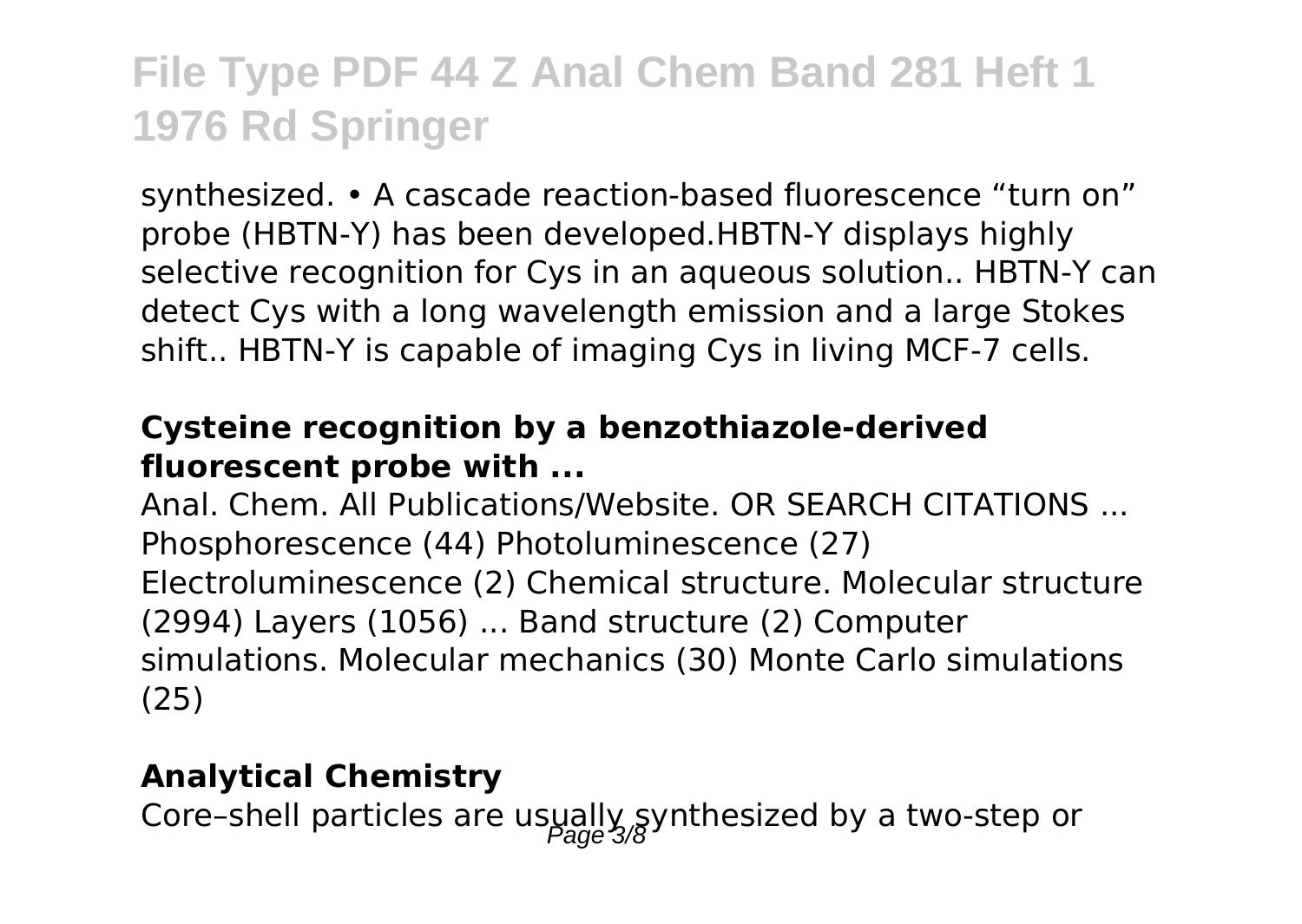multiple-step process. The core particles are synthesized first and the shell is then formed on the core particle via different methods, depending on the type of core and shell materials and their morphologies .Core–shell nanoparticles have been mostly investigated, compared to core–shell microspheres.

#### **Core–shell particles: Preparation, fundamentals and ... - ScienceDirect**

Carcinog. 44, 151–161 (2005). CAS PubMed Article Google Scholar Ozden, S. et al. Inhibition of Chikungunya virus infection in cultured human muscle cells by furin inhibitors.

#### **Designing bioresponsive nanomaterials for intracellular self-assembly ...**

Assisted by rationally designed novel plasmonic nanostructures, surface-enhanced Raman spectroscopy has presented a new generation of analytical tools (that is, tip-enhanced Raman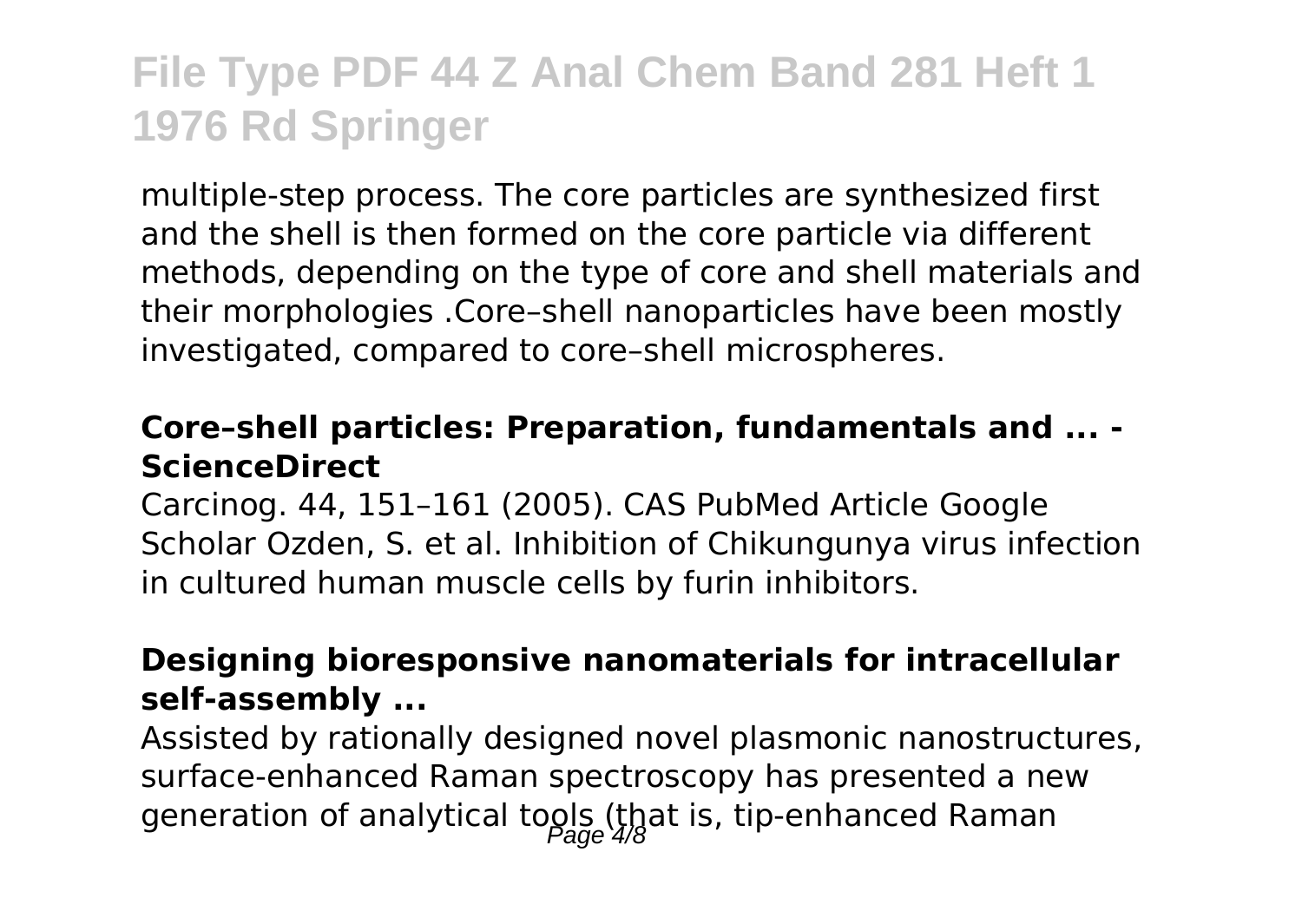spectroscopy and ...

### **Nanostructure-based plasmon-enhanced Raman spectroscopy for surface ...**

A new chapter in the long and distinguished history of perovskites is being written with the breakthrough success of metal halide perovskites (MHPs) as solution-processed photovoltaic (PV) absorbers. The current surge in MHP research has largely arisen out of their rapid progress in PV devices; however, these materials are potentially suitable for a diverse array of optoelectronic applications ...

#### **Intriguing Optoelectronic Properties of Metal Halide Perovskites**

The electrochemical biosensor is the analytical devices that transduce biochemical events such as enzyme-substrate reaction and antigen-antibody interaction to electrical signals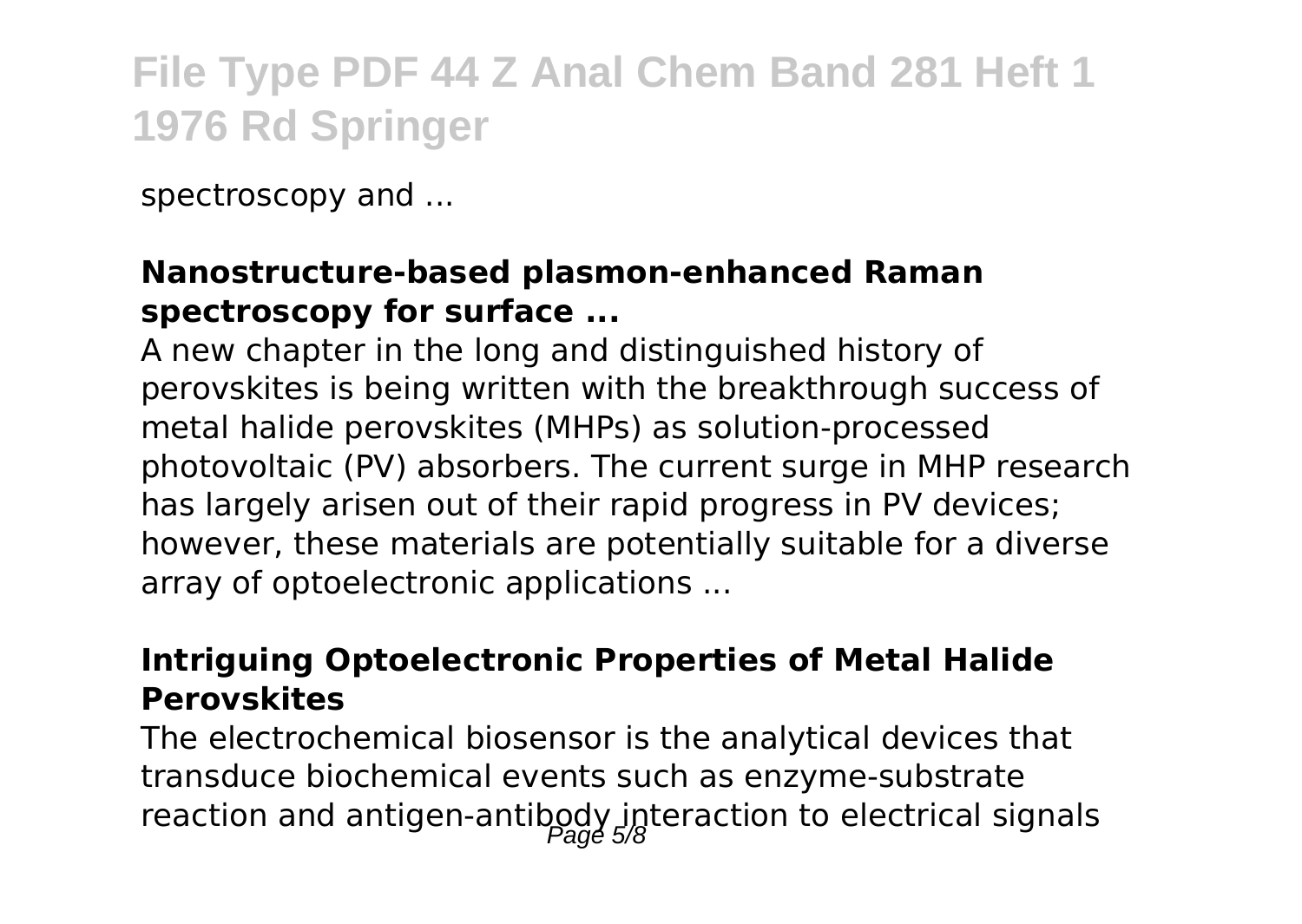(e.g., current, voltage, impedance, etc.) [1, 2].Since Clark developed the 1st version of electrochemical biosensor for blood glucose, various types of biosensor have consecutively been introduced and commercialized ...

### **Electrochemical biosensors: perspective on functional nanomaterials for ...**

In AgNPs, the conduction band and valence band lie very close to each other in which electrons move freely. ... Anal. Chem. 2011; 83:4453–4488. doi: 10.1021/ac200853a. ... 44. Mafuné F., Kohno J.Y., Takeda Y., Kondow T., Sawabe H. Formation and size control of silver nanoparticles by laser ablation in aqueous solution. ...

### **Silver Nanoparticles: Synthesis, Characterization, Properties ...**

Blei ist ein chemisches Element mit dem Elementsymbol Pb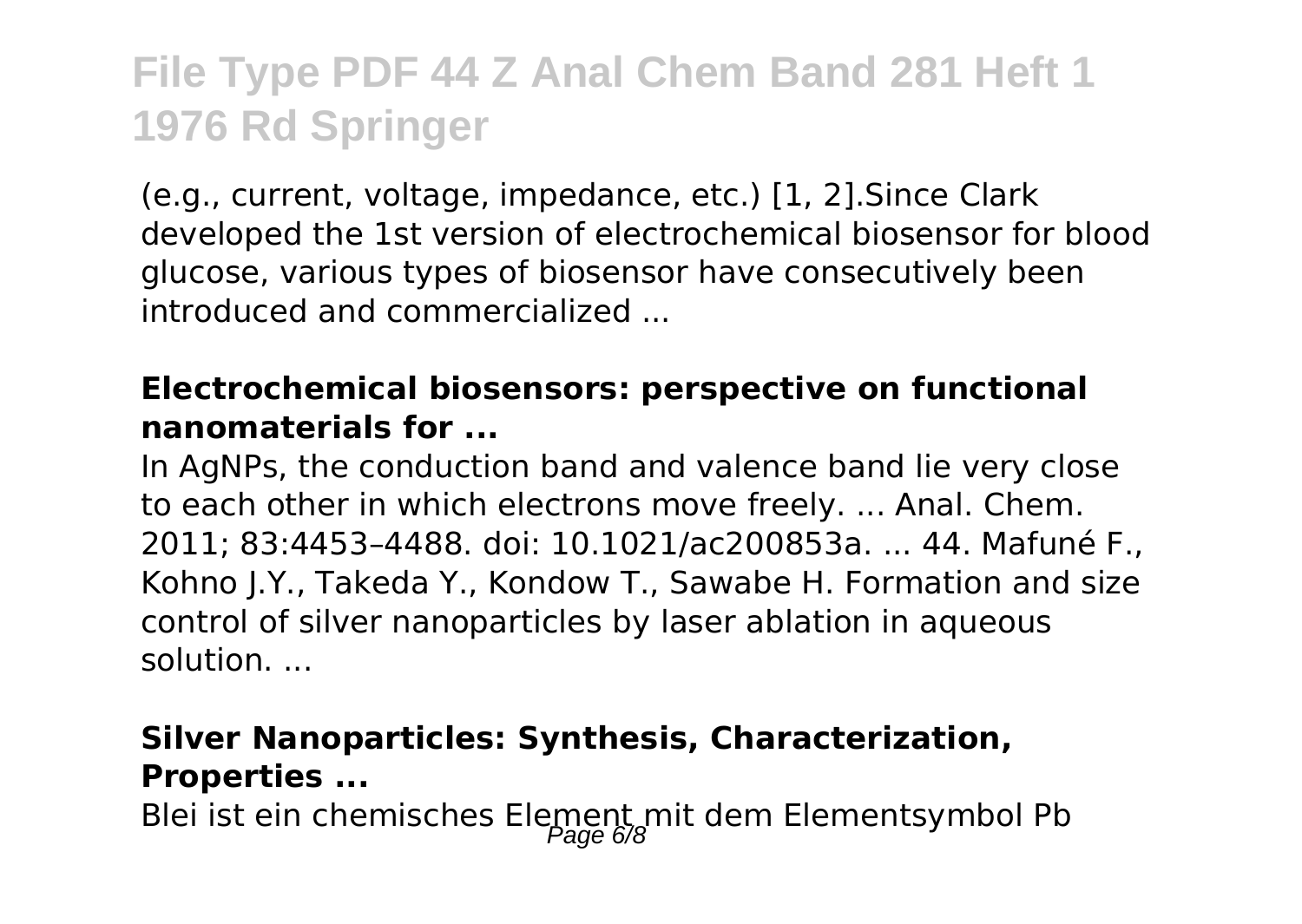(lateinisch plumbum) und der Ordnungszahl 82. Es ist ein giftiges Schwermetall und steht in der 4. Hauptgruppe bzw. der 14. IUPAC-Gruppe (Kohlenstoffgruppe) und 6.Periode des Periodensystems.Blei ist leicht verformbar und hat einen vergleichsweise niedrigen Schmelzpunkt. Die Isotope 206 Pb, 207 Pb und 208 Pb sind die schwersten stabilen ...

#### **Blei – Wikipedia**

The application of energy greater or equal to the energy of the band gap of the photo-catalyst leads to the transfer of the electron from the valence band to the conduction band and the formation of a positive hole in the valence band. ... Anal Bioanal Chem 394:1329–1339. CAS Article ... TJ (2010a) Oxidation kinetics of antibiotics during ...

### **Tetracycline antibiotics in the environment: a review** Using Raman band at 676  $\text{cm-1}_{\text{Page}}$ ... Li Z. Melamine sensing in